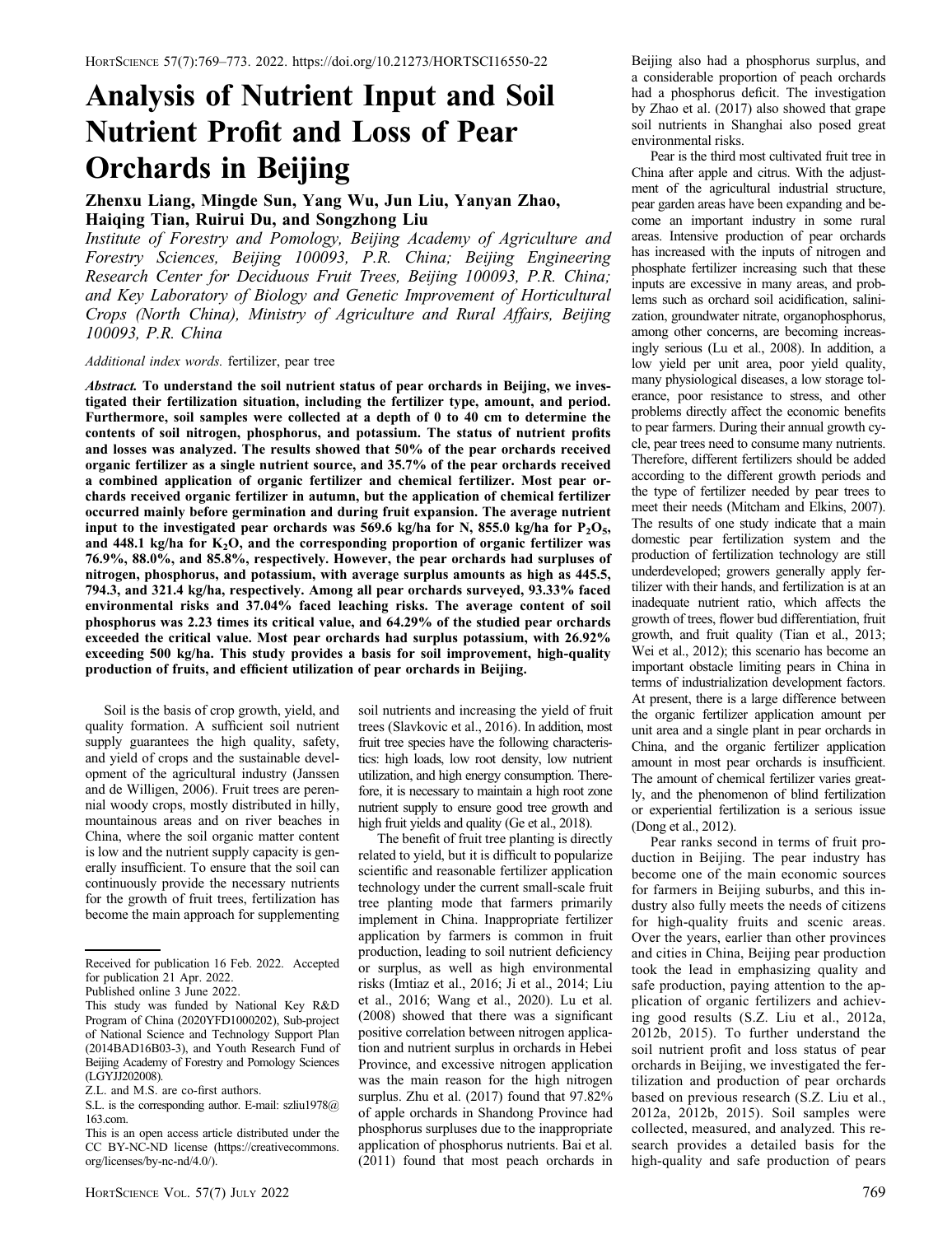and quality and efficiency improvements in the pear industry in Beijing.

#### Materials and Methods

Orchard selection. According to the distribution of pear orchards in Beijing and the planting area of pear orchards in each district, 52 pear orchards with a special administrator and agricultural machinery that were 10 to 20 years old and had an area of more than 0.8 ha were selected from July to Oct. 2019 in Daxing, Fangshan, Mentougou, Shunyi, Pinggu, and Miyun districts. The investigation included the yield and fertilization in the past 3 years (including base fertilizer and top dressing type, fertilizer type, period, annual application rates, and method).

Soil sample collection method. At the time of the questionnaire survey, three to five sampling plots were randomly selected in each pear orchard, and three trees were selected in each plot. Soil samples from the 0- to 40-cm soil layer were collected with soil drills 50 cm from the outer edge of each tree crown, in the eastern, western, southern, and northern directions. The soil samples were evenly mixed, and 500 g was retained by the quartering method; these samples were airdried, ground, and passed through 2-mm and 0.25-mm sieves, respectively.

Sample determination and data analysis. Total soil nitrogen was determined by the Kjeldahl method (Liang et al., 2021). Samples (1 g) were weighed and placed in a digestion tube, and  $5$  g of catalyst  $(K_2SO_4)$ :  $CuSO<sub>4</sub>·5H<sub>2</sub>O = 10:1$  and 10 mL of concentrated sulfuric acid were added; each sample was shaken well and digested at 420 °C for  $\approx$ 1 h in the digestion furnace. After the dissolving solution turned bright green and became clear and transparent, the samples were removed and cooled. Approximately 20 mL of water was added slowly. After the liquid was cooled, it was distilled with alkali on an automatic Kjeldahl nitrogen analyser for  $3.5$  min. NH<sub>3</sub> in the sample was directly absorbed by boric acid solution through condensation, and the  $H_3BO_3$  absorption solution was titrated with HCl standard solution. The volume of the HCl titration was recorded to calculate the total nitrogen content in the sample. Each sample was tested three times, and five blank samples were tested simultaneously. A total of 20.0, 30.0, 40.0, 50.0, and 60.0 mg of ammonium sulfate standard were weighed and titrated by distillation to obtain the standard curve.

Alkaline hydrolysis nitrogen was determined by the alkaline hydrolysis diffusion method (Lopez-Lopez et al., 2011). Samples (1 g) were weighed and evenly spread in the outer chamber of the plastic diffusion plate. The diffusion plate was gently rotated horizontally to flatten the sample. Then, 3.0 mL of  $H_3BO_3$ -indicator solution was added to the inner chamber of the diffusion dish, the seal cover was closed, and 10 mL of 1 mol/L NaOH solution was added to the outer chamber from the small opening of the seal cover with a pipette, immediately closing the seal cover. The diffusion dish was carefully rotated horizontally to mix the solution and soil completely and then incubated at  $40^{\circ}$ C for 24 h. The seal cover was opened, and the amount of ammonia absorbed in the  $H_3BO_3$ was titrated with HCl standard solution. When the color changed from blue to purple, the endpoint was reached. At the same time, reagent blanks and standard soil samples were analyzed.

Available phosphorus was determined by sodium bicarbonate extraction-molybdenum antimony anti-colorimetry (Meyer et al., 2020). A 2.5-g sample was weighed and placed in a 150-mL triangular flask, 50 mL of extract was added and sealed, and the flask was shaken at  $25^{\circ}$ C for 30 min. It was then filtered with drv filter paper. A 10-mL sample was placed in a 50-mL volumetric flask, and 5 mL  $H<sub>2</sub>O$  was added, followed by one drop of 2,4-dinitrophenol indicator. H2SO4 solution was then added drop by drop until the solution was nearly colorless, and 0.75 mL of ascorbic acid solution was added and mixed. Thirty seconds later, 5 mL of molybdenum antimony storage solution was added, and the water volume was constant at 50 mL. The solution was mixed and placed at room temperature for 30 min, colorimetric analysis was conducted at the 700-nm wavelength. Standard phosphorus solutions with concentrations of 0, 0.1, 0.2, 0.3, 0.4, 0.5, and 0.6 mg/L were used to measure the absorbance to construct a standard curve.

Available potassium was determined by the ammonium acetate extraction-flame photometric method (Zharikova and Golodnaya, 2009). A 5-g sample was weighed in a 150 mL triangular flask, 50 Ml of 1.0 mol/L ammonium acetate solution was added, the flask was sealed and shaken for 30 min, the sample was filtered with dry filter paper, and the concentration of potassium was determined by flame photometry. Standard potassium solutions (100 mg/mL) of 0, 1, 2.5, 5, 10, 15, and 20 mL were absorbed. Then, a flame photometer was used to construct a standard curve.

The nutrient input amount of organic fertilizer was calculated on a dry basis and converted to the pure nutrient content according to the nutrient content provided in the "Records of Nutrients in Organic Fertilizer in China" (National Agricultural Technology Extension and Service Center, 1999). The nutrient input amount of chemical

fertilizer was converted to the pure nutrient amount according to the nutrient content stated on the fertilizer packaging bag.

Profit and loss of nitrogen, phosphorus, and potassium nutrients (kg/ha) = nutrient input  $(kg/ha)$  – nutrient absorption  $(kg/ha)$ . Nutrient uptake was estimated according to the methods of Payn et al. (2005) and Ge et al. (2018), and the nutrient uptakes of nitrogen, phosphorus, and potassium per 100 kg of yield were 0.47, 0.23, and 0.48 kg, respectively.

All data were analyzed using SPSS statistics software version 19 (SPSS Inc., Chicago, IL).

#### Results

#### Nutrient input in pear orchards

Nutrient input structure. As shown in Fig. 1, there were four types of fertilization: organic fertilizer, chemical fertilizer, organic and chemical fertilizer, and no fertilizer. Among the investigated pear orchards, 50% received organic fertilizer as their only source of nutrients, and 35.7% received organic fertilizer in combination with chemical fertilizer, indicating that the application of organic fertilizer is emphasized in pear production in Beijing. In addition, 7.1% of the pear orchards received only chemical fertilizer, whereas 7.1% did not receive any fertilizer during the 2 years of the investigation.

As shown in Fig. 2A, there were also differences in the sources of organic fertilizer; of the investigated pear orchards, 39.3% received commercial organic fertilizer, 35.7% received farmyard manure composed of chicken manure, cow manure, and barnyard manure; 17.9% received only chicken manure; and the other pear orchards received only sheep manure or cow manure. The investigated pear orchards using commercial organic fertilizer as an organic fertilizer source were mainly largescale planting companies, whereas smallscale farms and growers mostly used farmyard manure, sheep manure, and cow manure as organic fertilizer sources. In addition, most commercial organic fertilizers and farmyard manure consisted of chicken manure. The types of chemical fertilizers were relatively uniform (Fig. 2B); of the investigated pear orchards, 52.4% received compound fertilizers; 23.8% and 9.5% received urea and ammonium



Fig. 1. Ratio of pear orchard of applying different type of fertilizer.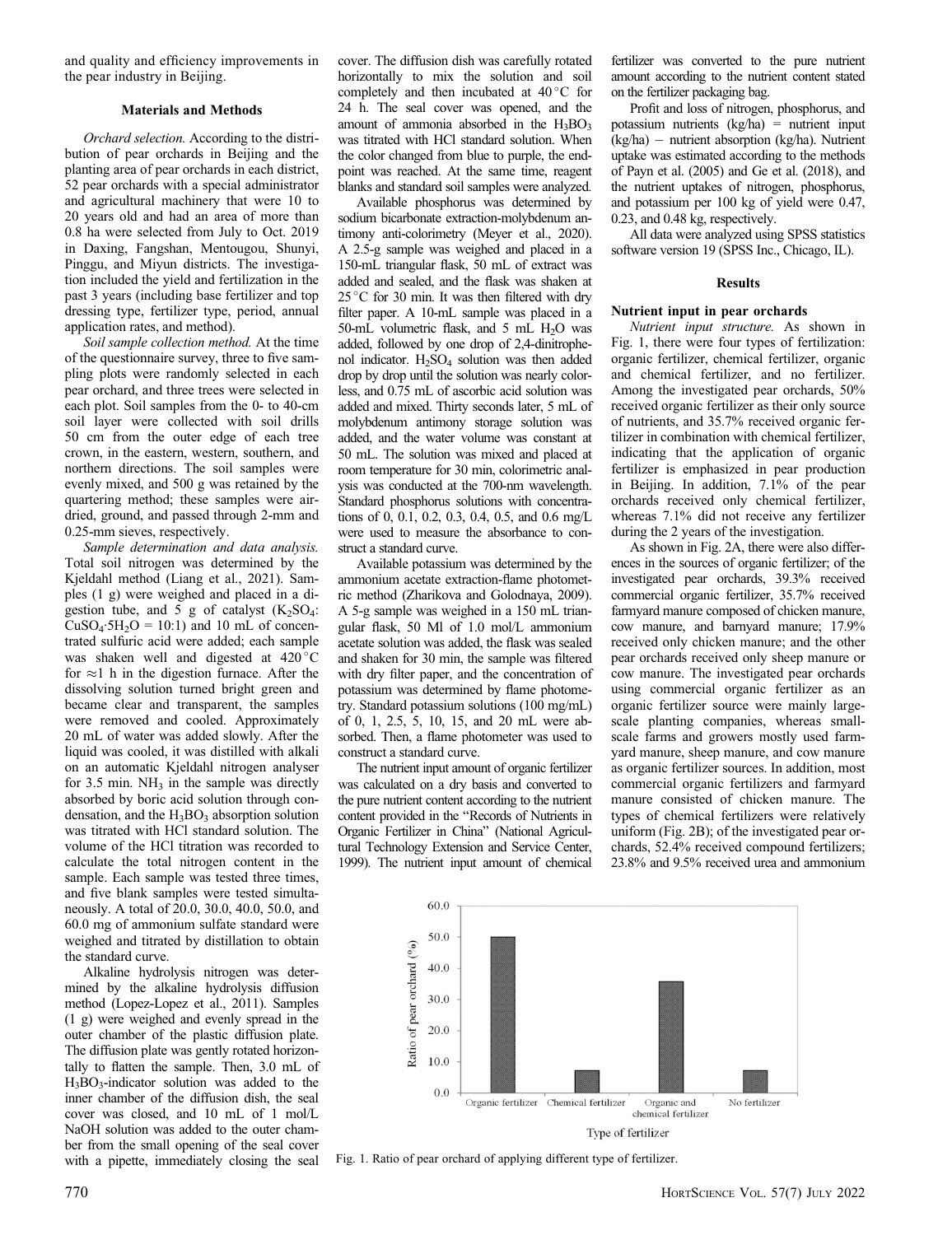

Fig. 2. The application structure of organic fertilizer  $(A)$  and chemical fertilizer  $(B)$  in pear orchard.

bicarbonate as nitrogen sources, respectively; and 14.3% received diammonium phosphate.

Nutrient input period. Among the pear orchards that received organic fertilizer (Table 1), 60.7% received fertilizer in autumn, and the others received fertilizer in spring. On the basis of the investigation of chemical fertilizer application, 38.5% of the pear orchards received a one-time fertilization during the germination period in spring that consisted mainly of chemical fertilizers rather than organic fertilizers. In addition, 38.5% of the pear orchards received chemical fertilizers during the fruit expansion period and generally received organic fertilizers in the autumn of the previous year. In addition, topdressing after anthesis, topdressing during germination and expansion, and topdressing after anthesis and expansion accounted for 7.7% of the investigated pear orchards. This result showed that most pear orchards received organic fertilizers in autumn, and the application of chemical fertilizers was mainly before germination and during fruit expansion.

Nutrient inputs. The results showed that the average inputs of nitrogen, phosphorus, and potassium in the pear orchards in Beijing were 569.6, 855.0, and 448.1 kg/ha, respectively, and were mainly in the form of organic fertilizers (Table 2). The average nitrogen input from the organic fertilizers was 438.2 kg/ha, and 76.9% of the total nitrogen input was from organic fertilizers; however, 23.1% was from chemical fertilizers. The average inputs of phosphorus and potassium in the form of organic fertilizers were 752.3 and 384.6 kg/ha, respectively, and 88.0% of the total phosphorus input and 85.8% of the total potassium input were in the form of organic fertilizers. Although the average nutrient input to the investigated orchards was high, there was a difference in the nutrient inputs among the orchards. The nitrogen, phosphorus, and potassium inputs from organic fertilizers were 0 to 1108.8, 0 to 2576.6, and 0 to 876.0 kg/ha, respectively, among the orchards. In addition, the nutrient inputs from the chemical fertilizers were also quite different.

#### Analysis of the profits and losses of soil nutrients

Analysis of the soil nutrient content. The contents of nitrogen, phosphorus, and potassium in the investigated pear orchards are shown in Table 3. Among the different pear orchards, the average content of alkali-hydrolysable nitrogen in the soil was 135.7 mg/kg, with a range of 37.7 to 508.0 mg/kg; the average content of phosphorus was 111.5 mg/kg, ranging from 5.6 to 419.6 mg/kg, and the average content of potassium was 244.3 mg/kg, ranging from 37.3 to 995.9 mg/kg. The coefficients of variation of the soil nitrogen, phosphorus, and potassium nutrient contents among the different pear orchards were 83.1%, 96.3%, and 84.8%, respectively. This result indicated that the great differences among the soil nutrient contents were due to the large difference in nutrient input among the investigated pear orchards.

Profit and loss analysis of soil nutrients. On the basis of the investigation of the average yield of pear orchards in the past 3 years (Table 4), we estimated that the average absorption of nitrogen, phosphorus, and potassium was 124.1 (70.5 to 193.9 kg/ha), 60.7 (43.1 to 94.9 kg/ha), and 126.7 kg/ha (72.0 to 198.0 kg/ha), respectively (Fig. 3). The profits and losses of nitrogen, phosphorus, and potassium in pear orchards were obtained by subtracting the nutrient absorption from the nutrient input for each investigated pear orchard (Table 5). We adopted 500 kg/ha (N,  $P_2O_5$ , and K<sub>2</sub>O) and 1000 kg/ha  $(N, P<sub>2</sub>O<sub>5</sub>, and K<sub>2</sub>O)$  to reflect the environmental effects of soil nitrogen, phosphorus, and potassium. As shown in Table 4, nitrogen, phosphorus, and potassium in the pear orchards in Beijing were in a surplus state, with average surpluses as high as 445.5, 794.3, and 321.4 kg/ha, respectively. All the investigated pear orchards had surplus nitrogen, of which 62.96% had a surplus of 0 to 500 kg/ha, 33.33% had a surplus of 500 to 1000 kg/ha, and 3.71% had a surplus of more than 1000 kg/ha. The phosphorus in the investigated pear orchards was also in a surplus state; of the orchards, 48.15% had a surplus of 0 to 500 kg/ha, and 51.85% had a surplus of more than 500 kg/ha, of which 29.63% had a surplus of more than 1000 kg/ha. Unlike nitrogen and phosphorus nutrition, 3.85% of the pear orchards had a potassium deficiency, while the remaining 96.15% had a potassium surplus

Table 1. Ratio of pear orchard of applying organic or chemical fertilizer in different stage.

|                  | Organic fertilizer |        | Chemical fertilizer |               |                   |                                              |                                           |
|------------------|--------------------|--------|---------------------|---------------|-------------------|----------------------------------------------|-------------------------------------------|
| Application date | Previous autumn    | Spring | Before bud burst    | Post anthesis | Fruit enlargement | Before bud burst<br>and fruit<br>enlargement | Post anthesis<br>and fruit<br>enlargement |
| Ratio $(\%)$     | 60.7               | 39.3   | 38.5                |               | 38.5              | 7.7                                          | 77                                        |

|  | Table 2. Application rate of N, P, and K. |  |  |  |
|--|-------------------------------------------|--|--|--|
|--|-------------------------------------------|--|--|--|

|          | Organic fertilizer                                                       |       |      | Chemical fertilizer |       |      |                                                                               |  |
|----------|--------------------------------------------------------------------------|-------|------|---------------------|-------|------|-------------------------------------------------------------------------------|--|
|          | Nutrient component Application rate $(kg/ha)$ Avg $(kg/ha)$ Ratio $(\%)$ |       |      |                     |       |      | Application rate (kg/ha) Avg (kg/ha) Ratio (%) Total application rate (kg/ha) |  |
| N        | $0 - 1108.8$                                                             | 438.2 | 76.9 | $0 - 859.5$         | 131.4 | 23.1 | 569.6                                                                         |  |
| $P_2O_5$ | $0 - 2576.6$                                                             | 752.3 | 88   | $0 - 951.0$         | 102.7 |      | 855                                                                           |  |
| $K_2O$   | $0 - 876.0$                                                              | 384.6 | 85.8 | $0 - 525.0$         | 63.5  | 14.2 | 448.1                                                                         |  |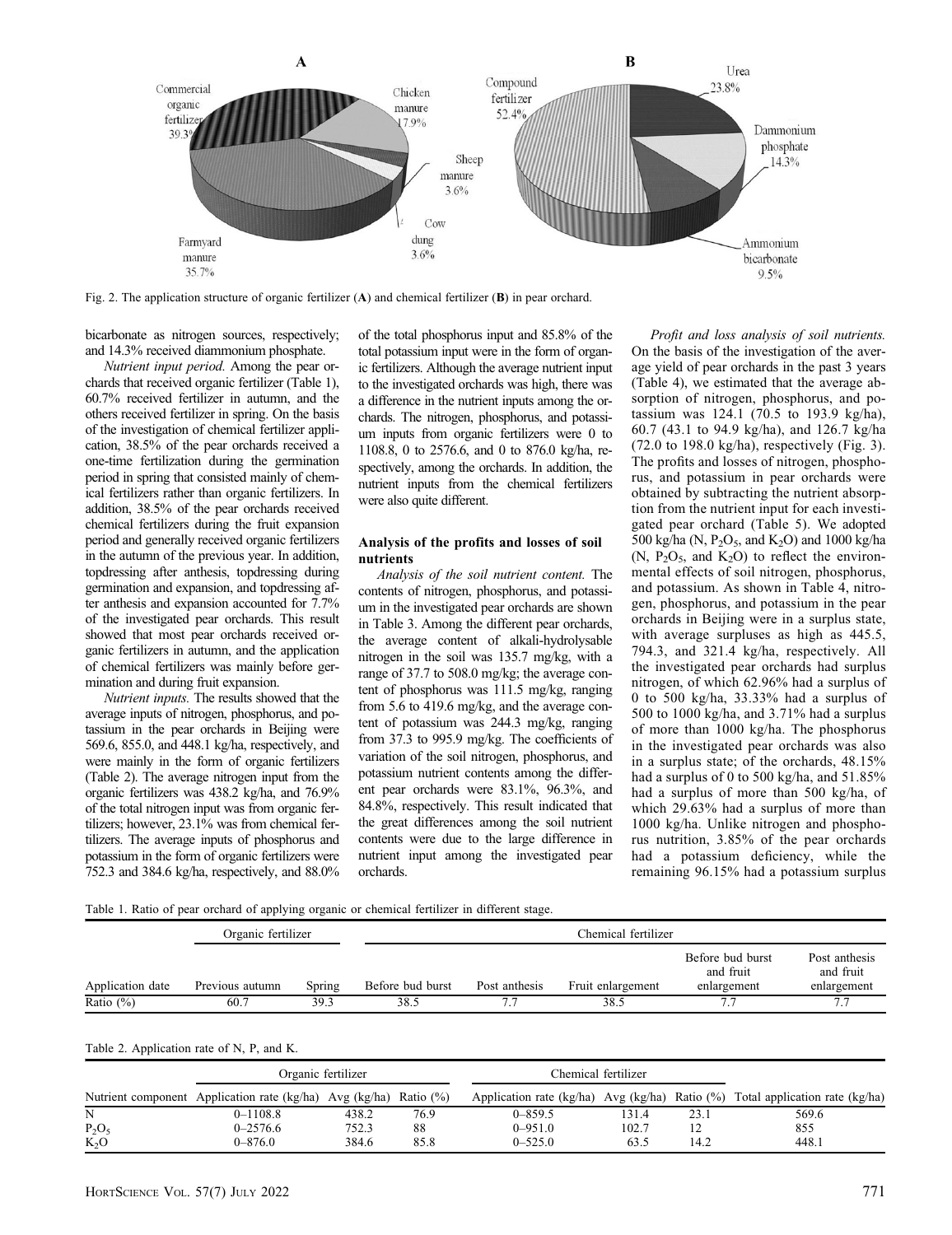Table 3. Concentration of nitrogen, phosphorus and potassium in soil.

| Nutrient component | Avg (mg/kg) | Range (mg/kg)  | Coefficient of variance $(\%)$ |
|--------------------|-------------|----------------|--------------------------------|
| N                  | 135.7       | $37.7 - 508.0$ | 83.1                           |
| $P_2O_5$           | 111.5       | $5.6 - 419.6$  | 96.3                           |
| $K_2O$             | 244.3       | 37.3-995.9     | 84.8                           |
|                    |             |                |                                |

Table 4. Orchard yield data.

| Annual orchard yield (kg/ha) | No. of<br>orchards | Ratio of<br>orchards $(\% )$ | Avg annual<br>orchard yield (kg/ha) |
|------------------------------|--------------------|------------------------------|-------------------------------------|
| $\leq 15,000$                | 3                  | 5.77                         | 10,033                              |
| 15,000-22,500                | 12                 | 23.07                        | 19,526                              |
| 22,500-30,000                | 16                 | 30.77                        | 24,135                              |
| 30,000 - 37,500              | 12                 | 23.07                        | 33,472                              |
| $\geq 37,500$                | 9                  | 17.32                        | 38,563                              |
| Total                        | 52                 | 100.00                       | 26,432                              |

of less than 1000 kg/ha, of which 69.23% of the orchards had values ranging between 0 and 500 kg/ha.

#### Discussion

Over the past 15 years, the soil quality and fertility level of orchards in Beijing have been effectively improved by the application of organic fertilizers and by the implementation of organic fertilizer subsidies in fruit tree production. Our study showed that 50% of the investigated pear orchards received organic fertilizers as a single nutrient source, and 35.7% received combined applications of organic fertilizers and chemical fertilizers. This scenario is obviously different from those of the pear orchards in Hubei Province (Tian et al., 2013), Liaoning Province (Yu et al., 2013), and Shandong Province (Xie et al., 2013), which receive chemical fertilizers as their main nutrient sources, indicating that the fertilization habit of "heavy chemical fertilizer and light organic fertilizer" has changed in the pear production in Beijing. The improvements in pear yield and quality and soil quality were also closely related to factors such as the fertilization period and





fertilization quantity. In this study, most of the investigated pear orchards (60.7%) received organic fertilizers in autumn, which is different from the investigation results in central and western Shandong Province (Wei et al., 2012). Organic fertilizer application in autumn has been reported to be beneficial to the growth and development of fruit trees (Wu et al., 2019); therefore, 39.3% of the pear orchards in Beijing need to adjust their application periods for organic fertilizers. In terms of chemical fertilizer management, 38.5% of the investigated pear orchards received a onetime fertilization in spring, and 38.5% received fertilizer only during the fruit expansion period. However, due to the low nutrient utilization of the one-time fertilization in spring and the fruit expansion period of pears being in the rainy season, the absorption of fertilizers by trees was low (Janssen and de Willigen, 2006; Wu et al., 2019). Therefore, a large amount of fertilizer application increased the leaching risk (Claudia et al., 2008). There was a large difference in the nutrient input among the investigated pear orchards. Generally, the proportion of pear orchards with a high inputs was relatively large; for example, the nitrogen input to these orchards was 3 to 4 times that of orchards in developed countries under the same yield conditions (Mitcham and Elkins, 2007). However, pear orchard production in Beijing is lower than that in developed countries (Musacchi et al., 2021). Therefore, it is necessary to apply fertilizers reasonably according to the target yield and the nutrient demand characteristics of the growth in pear orchards in Beijing.

In this study, although there were large differences in the nitrogen inputs among different pear orchards, there were a surpluses of soil nitrogen in all pear orchards. There was a positive correlation between the soil nitrogen surplus

Table 5. Nutrient surplus status of pear orchard in the experiment.

|                    |      | Orchard proportion $(\%)$ |          |       |                     |
|--------------------|------|---------------------------|----------|-------|---------------------|
| Nutrient component | <υ   | $0 - 500$                 | 500-1000 | >1000 | Avg surplus (kg/ha) |
| N                  |      | 62.96                     | 33.33    | 3.71  | 445.5               |
| $P_2O_5$           |      | 48.15                     | 22.22    | 29.63 | 794.3               |
| $K_2O$             | 3.85 | 69.23                     | 26.92    |       | 321.4               |

and application amount (Lu et al., 2008); therefore, we can infer that excessive application of nitrogen were the main reason for the soil nitrogen surpluses. Previous research showed that when a nitrogen application rate exceeded 80 kg/ha, it has a negative impact on the soil (Xu and Coventry, 2002). The proportion of pear orchards with a nitrogen application rate higher than 80 kg/ha in the Beijing area was 93.33%. A soil nitrogen surplus leads to great environmental risks. Kou et al. (2005) reported that in the fruit tree production system in northern China, the critical amount of nitrate nitrogen surplus in the 90- to 180-cm soil layer compared with that in the 0- to 90-cm soil layer was 500 kg/ha, which indicated that the environmental risks were caused by the nitrogen surplus, and 37.04% of the pear orchards in this study faced risks of nitrate leaching. Excessive phosphorus input will change the transformation balance of phosphorus in the soil and will reduce the retention capacity of soil for phosphorus, thus causing phosphorus leaching (Dou et al., 2009; Macdonald et al., 2011). Previous studies showed that the environmental risk value of phosphorus leaching from calcareous soils in northern China was 50 mg/ha (Liu et al., 2016; Yan et al., 2013). The average content of soil phosphorus in this study was 111.5 mg/ha, which is 2.23 times the critical value, indicating that the environmental risks were caused by a phosphorus surplus, and the pear orchards in Beijing faced phosphorus leaching risks. The proportion of orchards with soil phosphorus content exceeding the critical value was 64.29%, and 29.63% of the pear orchards had a phosphorus surplus greater than 1000 kg/ha. This result was related to the relatively low absorption of phosphorus by pears and the large application amount of organic fertilizers. Our results also showed that the nutrient input amount, especially the application amount of organic fertilizers, in pear orchards with a high phosphorus surplus was generally high, which should be an area of special focus in future phosphorus nutrient management, especially in the application of organic fertilizers. In this study, unlike nitrogen and phosphorus surpluses, 3.85% of the investigated pear orchards were deficient in potassium. However, most of the pear orchards still had a potassium surplus, and 26.92% had a potassium surplus that exceeded 500 kg/ha, similar to the survey results of Lin et al. (2012) for peach orchards in northern China and of F. Liu et al. (2015) for arid apple orchards in the Weibei rainfed highland, which indicated that the environmental risks were caused by potassium surplus, and the pear orchards in Beijing had potassium leaching risks. Pear orchards in Beijing are mostly sandy or hilly orchards, and the site conditions are relatively poor; thus, a higher nutrient surplus will further increase the risk of leaching.

#### **Conclusions**

In conclusion, the application of organic fertilizers for pear production in the Beijing area is generally valued, and nutrient input is generally high. However, nutrient input varied